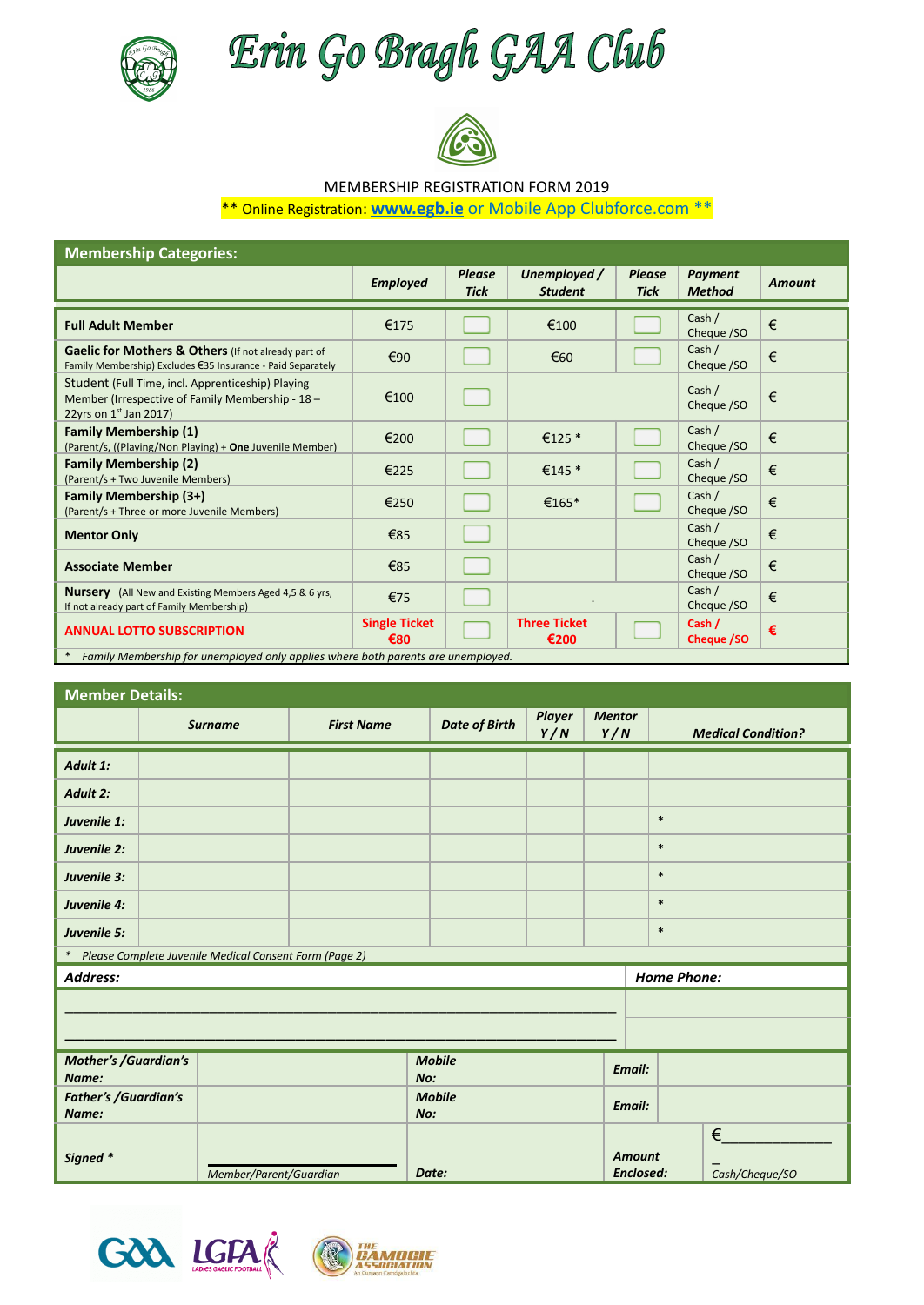

Erin Go Bragh GAA Club



**I/we hereby apply to Erin Go Bragh GAA Club for membership of both the club and Cumann Lúthcleas Gael (Gaelic Athletic Association). I subscribe to and undertake to further the aims and objectives of the Club and the GAA and will abide by its Rules and Codes of Conduct (available on [www.eringobraghgaa.ie\)](http://www.eringobraghgaa.ie).**

*For Club Use: I hereby give my consent for the above named to be a member of Erin Go Bragh GAA Club. Proposed By:\_\_\_\_\_\_\_\_\_\_\_\_\_\_\_\_\_\_\_\_\_\_ Member No. \_\_\_\_\_\_\_\_ Seconded By: \_\_\_\_\_\_\_\_\_\_\_\_\_\_\_\_\_\_\_ Member No. \_\_\_\_\_\_\_\_\_*

| <b>Medical Consent:</b>                                                                                                                            |             |                                                                                                                |                        |                                                                                                        |                        |                       |                                                                                                     |                        |  |
|----------------------------------------------------------------------------------------------------------------------------------------------------|-------------|----------------------------------------------------------------------------------------------------------------|------------------------|--------------------------------------------------------------------------------------------------------|------------------------|-----------------------|-----------------------------------------------------------------------------------------------------|------------------------|--|
|                                                                                                                                                    |             | Does your Child have any<br><b>Medical Condition that our</b><br><b>Coaches/Mentors should be</b><br>aware of? |                        | Does your Child have any<br><b>Allergies that our</b><br><b>Coaches/Mentors should be</b><br>aware of? |                        |                       | Does your take any<br><b>Medication that our</b><br><b>Coaches/Mentors should be</b><br>aware of? * |                        |  |
|                                                                                                                                                    | <b>Name</b> | <b>Please</b><br><b>Tick</b>                                                                                   | If Yes, Please Specify | <b>Pleas</b><br>e Tick                                                                                 | If Yes, Please Specify |                       | <b>Pleas</b><br>e Tick                                                                              | If Yes, Please Specify |  |
| Juvenile 1:                                                                                                                                        |             | Yes<br><b>No</b>                                                                                               |                        | Yes<br><b>No</b>                                                                                       |                        |                       | Yes<br><b>No</b>                                                                                    |                        |  |
|                                                                                                                                                    |             | Yes                                                                                                            |                        | Yes                                                                                                    |                        |                       | <b>Yes</b>                                                                                          |                        |  |
| Juvenile 2:                                                                                                                                        |             | <b>No</b>                                                                                                      |                        | <b>No</b>                                                                                              |                        |                       | <b>No</b>                                                                                           |                        |  |
| Juvenile 3:                                                                                                                                        |             | Yes                                                                                                            |                        | Yes                                                                                                    |                        |                       | Yes                                                                                                 |                        |  |
|                                                                                                                                                    |             | <b>No</b>                                                                                                      |                        | <b>No</b>                                                                                              |                        |                       | <b>No</b>                                                                                           |                        |  |
| Juvenile 4:                                                                                                                                        |             | Yes                                                                                                            |                        | Yes                                                                                                    |                        |                       | Yes                                                                                                 |                        |  |
|                                                                                                                                                    |             | <b>No</b>                                                                                                      |                        | <b>No</b>                                                                                              |                        |                       | <b>No</b>                                                                                           |                        |  |
| Juvenile 5:                                                                                                                                        |             | <b>Yes</b>                                                                                                     |                        | Yes                                                                                                    |                        |                       | Yes                                                                                                 |                        |  |
|                                                                                                                                                    |             | <b>No</b>                                                                                                      |                        | <b>No</b>                                                                                              |                        |                       | <b>No</b>                                                                                           |                        |  |
|                                                                                                                                                    |             |                                                                                                                |                        |                                                                                                        |                        |                       |                                                                                                     |                        |  |
| Juvenile's General Practitioner – Name & Address:                                                                                                  |             |                                                                                                                |                        |                                                                                                        |                        | <b>Phone No:</b>      |                                                                                                     |                        |  |
|                                                                                                                                                    |             |                                                                                                                |                        |                                                                                                        |                        |                       |                                                                                                     |                        |  |
| <b>Address:</b><br>$\mathcal{L}^{\text{max}}_{\text{max}}$ and $\mathcal{L}^{\text{max}}_{\text{max}}$ and $\mathcal{L}^{\text{max}}_{\text{max}}$ |             |                                                                                                                |                        |                                                                                                        |                        | <b>Email Address:</b> |                                                                                                     |                        |  |
|                                                                                                                                                    |             |                                                                                                                |                        |                                                                                                        |                        |                       |                                                                                                     |                        |  |
| * Do any of your children need to be in possession of, or need to be able to administer medication while                                           |             |                                                                                                                |                        |                                                                                                        |                        |                       | <b>Yes</b>                                                                                          | <b>No</b>              |  |
| participating in Gaelic games?<br>* If Yes, can your child administer this medication without assistance?                                          |             |                                                                                                                |                        |                                                                                                        |                        |                       | <b>Yes</b>                                                                                          | <b>No</b>              |  |
| * If you have answered yes to any of the above, please provide details on a separate sheet and attach to this                                      |             |                                                                                                                |                        |                                                                                                        |                        |                       |                                                                                                     |                        |  |
| form. Please inform your child's team mentors of any relevant medical conditions.                                                                  |             |                                                                                                                |                        |                                                                                                        |                        |                       |                                                                                                     |                        |  |

#### **Consent:**

Should it be deemed, due to medical consideration, that my child would require constant supervision, it shall be my responsibility to provide qualified adult cover.

I give my permission to bring my child to Hospital in case of emergency. **YES NO**



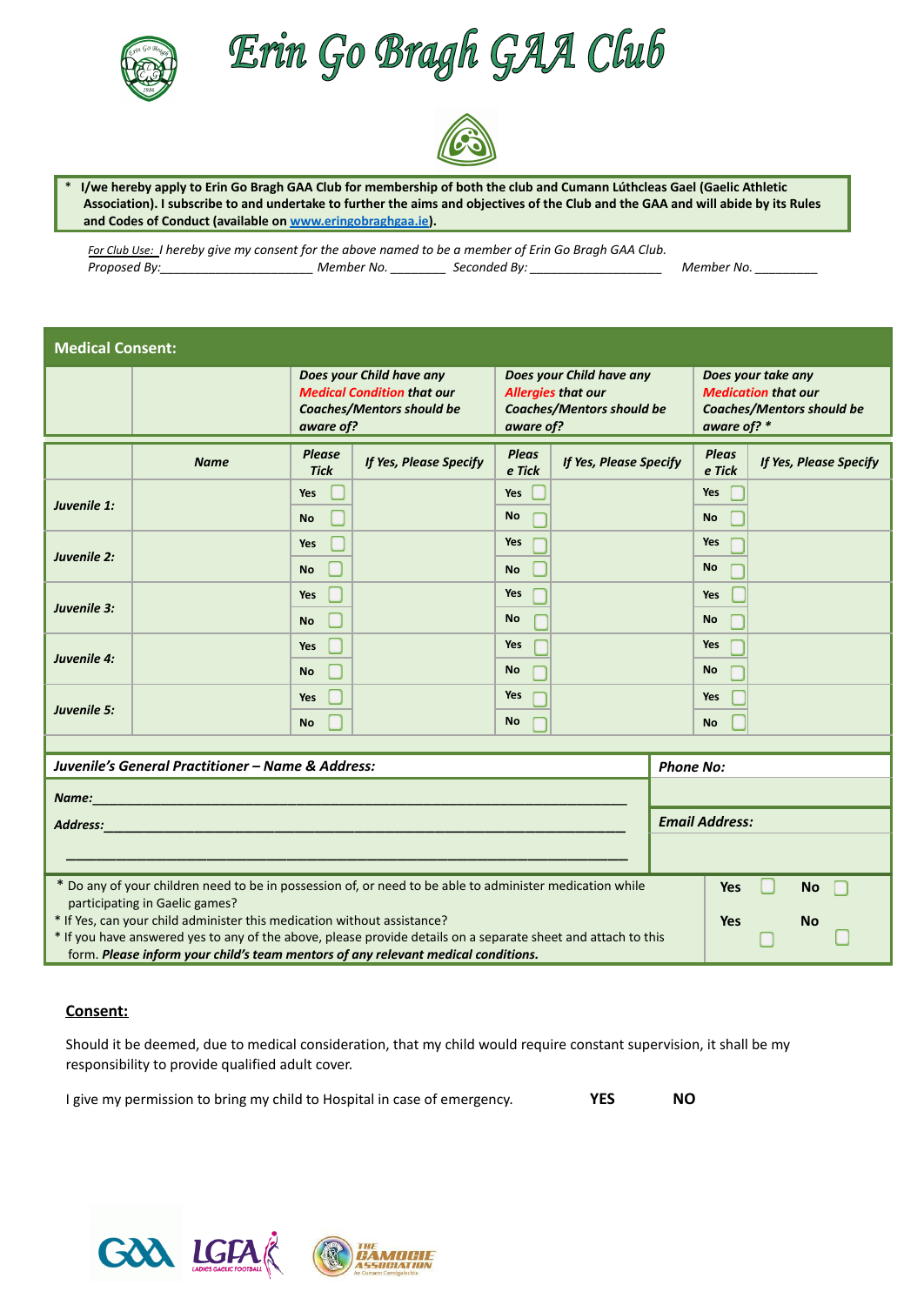

Erin Go Bragh GAA Club



\*If you would be interested in becoming involved in the Club either at Mentor or Committee Level please indicate below\*

\_\_\_\_\_\_\_\_\_\_\_\_\_\_\_\_\_\_\_\_\_\_\_\_\_\_\_\_\_\_\_\_\_\_\_\_\_\_\_\_\_\_\_\_\_\_\_\_\_\_\_\_\_\_\_\_\_\_\_\_\_\_\_\_\_\_\_\_\_\_\_\_\_\_\_\_\_\_\_\_\_\_\_\_\_\_\_\_\_\_\_\_\_\_\_\_\_\_\_\_\_\_\_\_\_\_\_\_

# **Parental/Guardian Consent**:

I / We are the parent(s)/guardian(s) of the above named Juvenile(s). I / We understand that photographs/video will be taken during or at sport related events and may be used in the promotion of the sport/club including on the EGB Website, Newsletter, Facebook Page or Twitter Account.

I / We hereby consent to the above Juvenile(s) participating in activities of Erin Go Bragh GAA club in line with the Clubs Code of Conduct, and The Code of Ethics for Young People in Sport as issued by the Sports Council Of Ireland. I / We will inform the Club/Mentors/Coaches of any changes to the information above.

I / We confirm that all details are correct and I/We are able to give parental consent for the above named Juvenile(s) to participate in and travel to all activities.

As parent(s)/guardian(s), I/We agree to adhere to the rules and regulations as set out in the GAA's joint Code of Best Practice in Youth Sport entitled Our Games - Our Code. This Code has been agreed between the GAA, the Ladies Gaelic Football Association, the Camogie Association, GAA Handball Ireland and the Rounders Council of Ireland. Breach of *these regulations may result in Disciplinary action.*

**Data Protection Act:** I / We consent to the details that I/we are being asked to supply to be retained on the computer file and to being used in connection with GAA activities by the Club.

#### **SIGNATURE(s) OF PARENT/GUARDIAN**:

| DATE: |  |
|-------|--|

#### **NOTES:**

#### **1. MEMBERSHIP:**

Fee's can be paid by:

- (i) On-line option <https://clubforce.com/> (formerly known as myclubfinance.com)
- (ii) Completion and return of a signed membership form.

Forms and fees should be returned to club Registrar/Team mentor/Executive committee member. Payments preferably by Cheque, Bank draft or EFT's mentioning relevant name.

**Banking Details for Bank Transfer / Standing Order:** *Address: AIB Retail Park, Blanchardstown, Dublin 15*

**Sort Code: 93-25-15 Account Number: 31677018 IBAN: IE11 AIBK 9325 1531 6770 18 BIC: AIBKIE2D**

#### **2. MEMBERSHIP TYPES**

Full Membership: Includes Adult/Gaelic for Mothers/Student/ Family memberships Reduced Fee membership: Includes Mentor/Associate and Nursery membership.